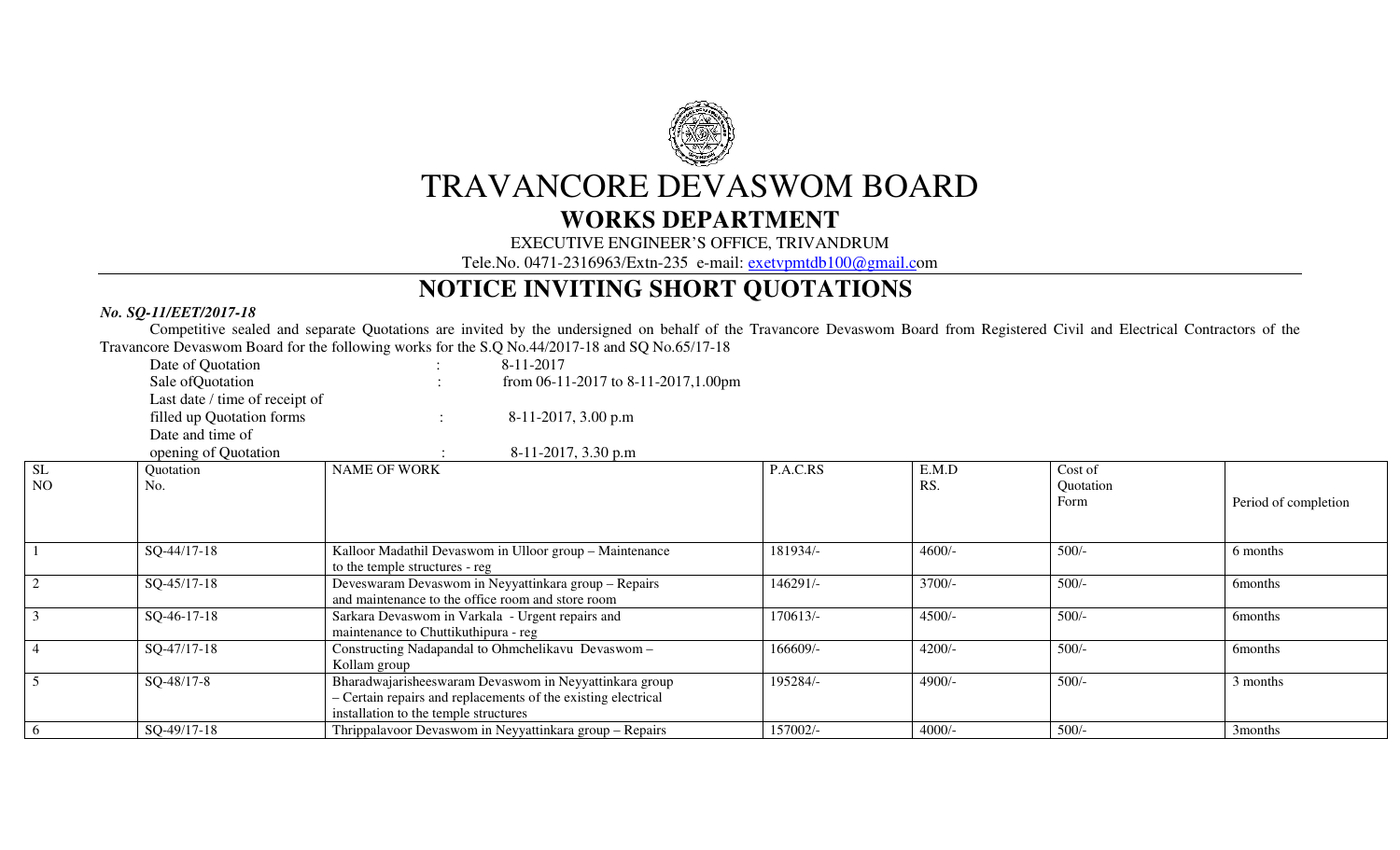|                 |               | and maintenance to the pattupura and providing lean to roof        |            |            |         |          |
|-----------------|---------------|--------------------------------------------------------------------|------------|------------|---------|----------|
|                 |               | to the existing thidappally                                        |            |            |         |          |
| $\overline{7}$  | SQ-50/17-18   | Ayanimoodu Bhoothathan temple in Neyyattinkara group -             | 183494/-   | $4600/-$   | $500/-$ | 3 months |
|                 |               | Urgent repairs and maintenance to the temple structure             |            |            |         |          |
| 8               | SQ-51/17-18   | Thalayattumala Devaswom in Ulloor group - Reconstructing           | 154498/-   | 3900/-     | $500/-$ | 2 months |
|                 |               | steps leading to temple - reg                                      |            |            |         |          |
| 9               | SQ-52/17-18   | TDB CBSE school Kadakkal in Punalur group - Plastering             | 118160/-   | $3000$ ./- | $500/-$ | 2months  |
|                 |               | the auditorium and attached room – rising the wall                 |            |            |         |          |
| 10              | SQ-53/17-18   | Mathira Kadalloormadam Devaswom in Punalur group -                 | $186413/-$ | $4700/-$   | $500/-$ | 2 months |
|                 |               | constructing profile sheeted roof nadapandal in front of Sastha    |            |            |         |          |
|                 |               | temple                                                             |            |            |         |          |
| $\overline{11}$ | $SQ-54/17-18$ | Mathira Kadaloorkonam Devaswom in Punalur group -                  | $186413/-$ | $4700/-$   | $500/-$ | 3months  |
|                 |               | Constructing profile sheeted roof Nadapandalo in front of          |            |            |         |          |
|                 |               | Ganapathy temple                                                   | 192954/-   | 4900/-     | $500/-$ |          |
| 12              | SQ-55/17-18   | Chittumala Devaswom in Kollam group - Providing                    |            |            |         | 3 months |
|                 |               | electrification to the newly constructed Annadhanapura and         |            |            |         |          |
| $\overline{13}$ | SQ-56/17-18   | stage<br>Neendakara Parimanam Kaippavila Sreedharma sastha         | 171009/-   | 4300/-     | $500/-$ | 3 months |
|                 |               | Devaswom in Kollam group - Rewiring of the existing                |            |            |         |          |
|                 |               | electrical installation to the temple structures and providing     |            |            |         |          |
|                 |               | yard light arrangements around the temple premises                 |            |            |         |          |
| 14              | $SO-57/17-18$ | Vellayani Devaswom in Neyyattinkara group - Rewiring of            | 371158/-   | $9300/-$   | $750/-$ | 3 months |
|                 |               | the existing electrical installations to the temple structures and |            |            |         |          |
|                 |               | providing yard light arrangements around the temple premises       |            |            |         |          |
|                 |               | - reg                                                              |            |            |         |          |
| 15              | SQ-58/17-18   | Achenkovil Devaswom in Punalur group - Clearing the waste          | 53122/-    | $1400/-$   | $500/-$ | 10 days  |
|                 |               | collection tank attached to latrine block - reg                    |            |            |         |          |
| 16              | SQ-59/17-18   | Mambazhathara Devaswom in Punalur group - Annual                   | 104549/-   | $2700/-$   | $500/-$ | 15 days  |
|                 |               | maintenance in 1193ME - reg                                        |            |            |         |          |
| $\overline{17}$ | $SO-60/17-18$ | Achenkovil Devaswom in Punalur group - Urgent work                 | 130564/-   | $3300/-$   | $500/-$ | 10 days  |
|                 |               | repairs to the Valiyanadapandal                                    |            |            |         |          |
| 18              | SQ-61/17-18   | Achenkovil Devaswom in Punalur group - Constructing                | 254089/-   | $6400/-$   | $550/-$ | 10 days  |
|                 |               | septic tank and sock pit                                           |            |            |         |          |
| 19              | SQ-62/17-18   | Achenkovil Devaswom in Punalur group - Urgent repairs and          | 71130/-    | 1800/-     | $500/-$ | 10 days  |
|                 |               | maintenance to the camp shed - reg                                 |            |            |         |          |
| 20              | SQ-63/17-18   | Achenkovil Devaswom in Punalur group - Urgent repairs and          | $90004/-$  | $2250/-$   | $500/-$ | 10 days  |
|                 |               | maintenance to the latrine complex                                 |            |            |         |          |
| 21              | SQ-64/17-18   | Achenkovil Devaswom - Punalur group - urgent repairs and           | 40007      | $1000/-$   | $300/-$ | 10 days  |
|                 |               | maintenance to the gopuram in connection with mandalam             |            |            |         |          |